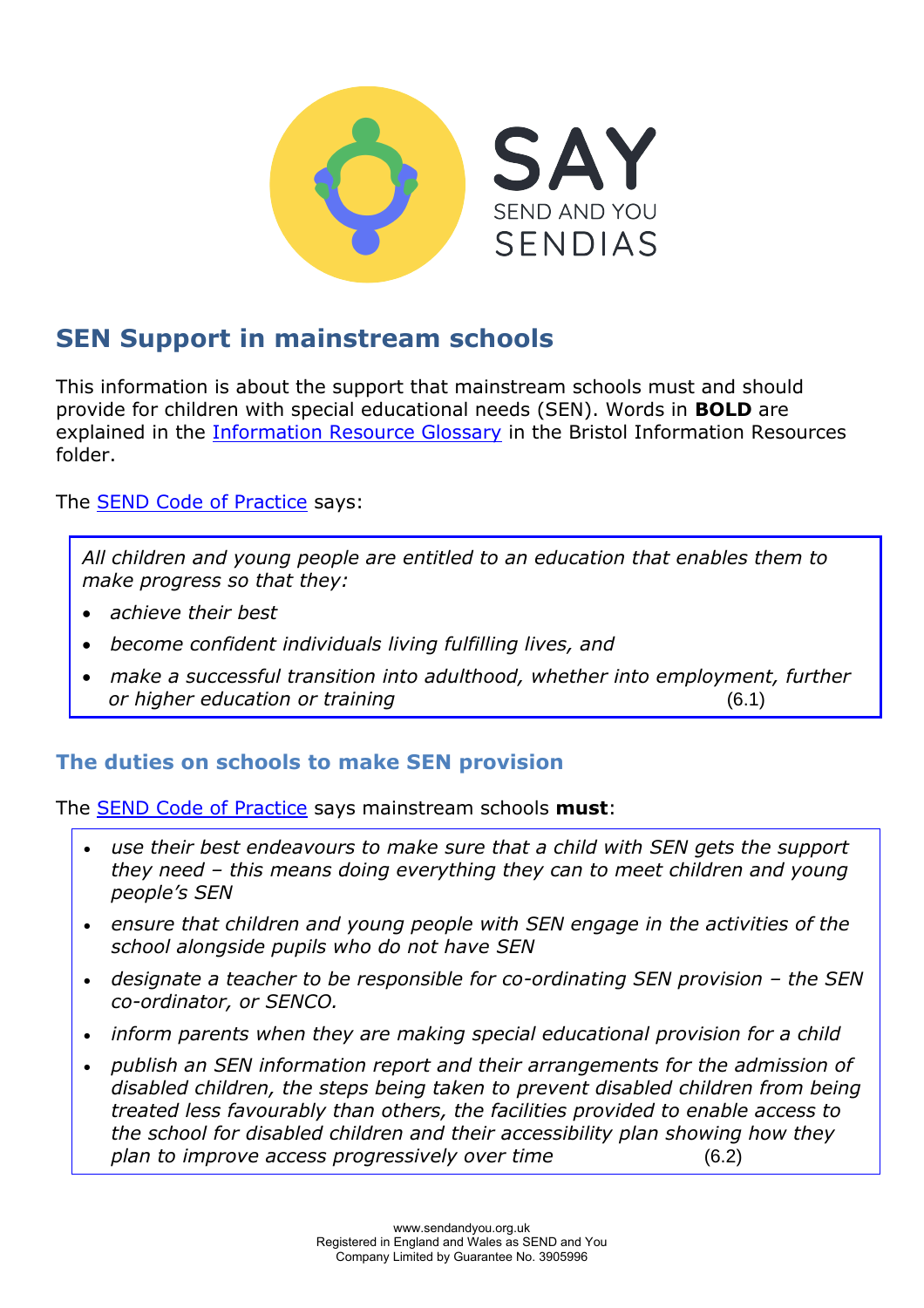# **What is SEN support?**

Every child with special educational needs should have **SEN support**. This means help that is additional to or different from the support generally given to most of the other children of the same age.

The purpose of SEN support is to help children and young people achieve the **outcomes** or learning objectives set for them by the school in conjunction with parents and pupils themselves.

Every school must publish an **SEN information report** about the SEN provision the school makes. You can find this on the school's website. You can also ask your child's teacher or the school's Special Educational Needs Coordinator for information on the SEN provision made by the school.

The [Local Offer](https://www.bristol.gov.uk/web/bristol-local-offer) published by Bristol City Council also sets out what support it expects early years settings, schools and colleges to make for all children and young people with SEN or disabilities. You can find out about the funding of SEN support [here.](https://www.bristol.gov.uk/web/bristol-local-offer/special-educational-needs-sen-funding-for-mainstream-schools-and-educational-settings)

SEN support can take many forms, including:

- a special learning programme for your child
- extra help from a teacher or a learning support assistant
- making or changing materials and equipment
- working with your child in a small group
- observing your child in class or at break and keeping records
- helping your child to take part in the class activities
- making sure your child has understood things by encouraging them to ask questions and to try something they find difficult
- helping other children work with your child, or play with them at break time
- supporting your child with physical or personal care, such as eating, getting around school safely, toileting or dressing.
- advice and/or extra help from specialists such as specialist teachers, educational psychologists and therapists.

When schools want to call in specialists, they should discuss and agree this with parents.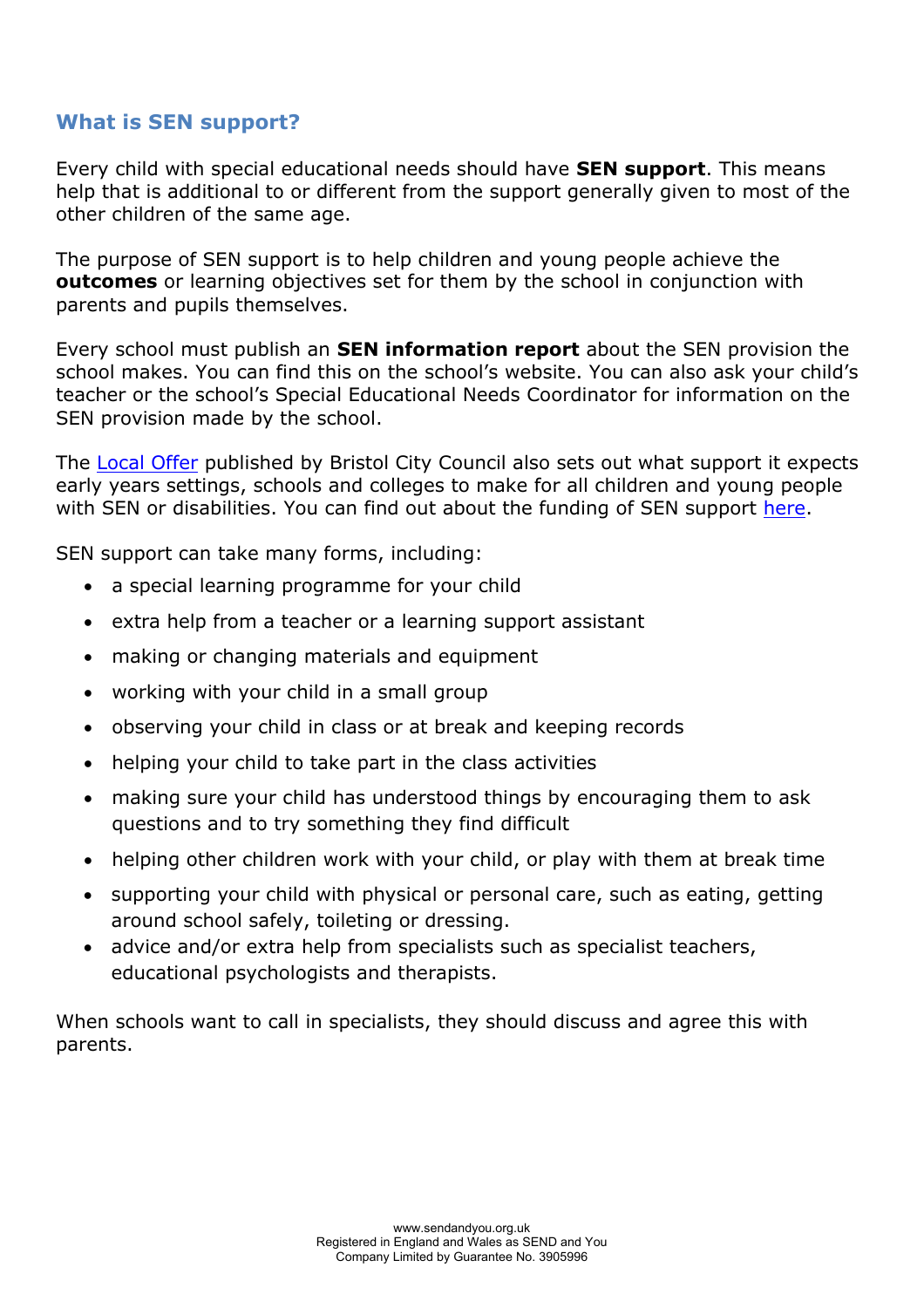# **Who decides what SEN support my child has?**

#### The [SEND Code of Practice](https://www.gov.uk/government/publications/send-code-of-practice-0-to-25) says

*Class and subject teachers, supported by the senior leadership team, should make regular assessments of progress for all pupils. These should seek to identify pupils making less than expected progress given their age and individual circumstances.*  (6.17)

The school should then decide if your child needs SEN support. The school should talk to you and your child about this. If a young person is 16 or older the school should involve them directly.

Sometimes you may be the first to be aware that your child has some special educational needs. If you think your child may need SEN support you should talk to your child's teacher or to the Special Educational Needs Coordinator.

If you are not happy about the support your child has you can ask to talk to the Special Educational Needs Coordinator or head teacher. You can also find out more from SEND and You.

## **A graduated approach**

The [SEND Code of Practice](https://www.gov.uk/government/publications/send-code-of-practice-0-to-25) says

 *Where a pupil is identified as having SEN, schools should take action to remove barriers to learning and put effective special educational provision in place.*  (6.44)

When your child is identified has having SEN, the school should use a graduated approach based on four steps. These are:

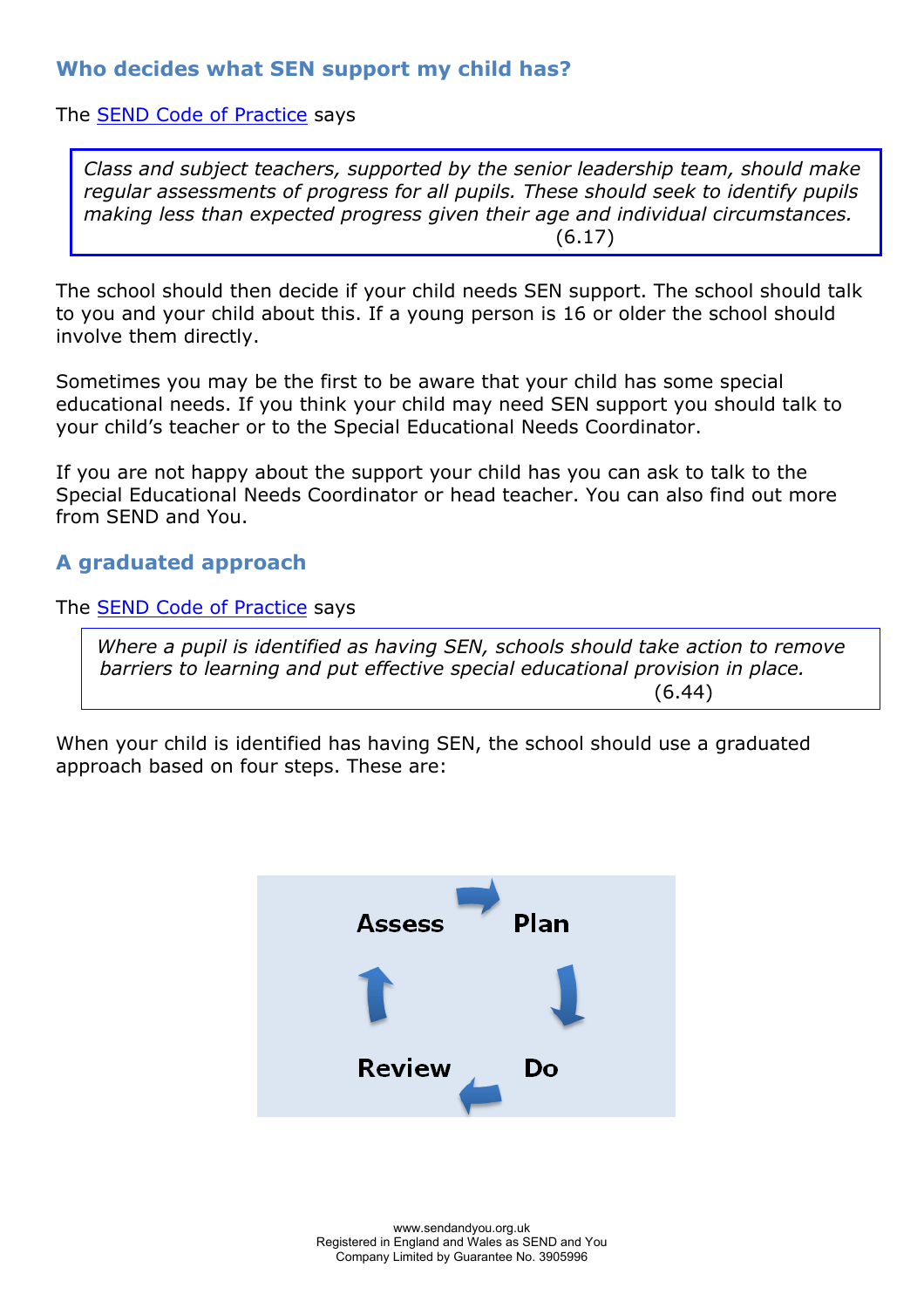#### **Assess**

Teaching staff should work with the Special Educational Needs Coordinator to assess your child's needs, so that they give the right support. They should involve you in this and, where possible, seek your child's views. The [SEND Code of Practice](https://www.gov.uk/government/publications/send-code-of-practice-0-to-25) says:

*Schools should take seriously any concerns raised by a parent.* (6.45)

Sometimes schools will seek advice from a specialist teacher or a health professional. They should talk to you about this first.

#### **Plan**

If the school decides that your child needs SEN support it **must** tell you. The school should agree with you the outcomes that will be set, what help will be provided and a date for progress to be reviewed.

## **Do**

Your child's class or subject teacher is usually responsible for the work that is done with your child, and should work closely with any teaching assistants or specialist staff involved. The school should tell you who is responsible for the support your child receives.

All those who work with your child should be made aware of:

*their needs, the outcomes sought, the support provided and any teaching strategies or approaches that are required.* (6.49)

#### **Review**

The [SEND Code of Practice](https://www.gov.uk/government/publications/send-code-of-practice-0-to-25) says:

*Schools should meet with parents at least three times a year.* (6.65)

The school should review your child's progress, and the difference that the help your child has been given has made, on the date agreed in the plan. You and your child should be involved in the review and in planning the next step.

If your child has not responded to the help they were given, the review should decide what can be done next. This may include more or different help.

Sometimes it helps to involve other professionals to investigate the difficulties or to plan the next steps.

You and the school can look at the [Local Offer](https://www.bristol.gov.uk/web/bristol-local-offer) to see what support should be available that could help achieve your child's outcomes.

Sometimes the next step may be to ask the local authority for an **EHC needs assessment**. If the school decides to do this they must tell you. If you think it is needed you can ask for it yourself.